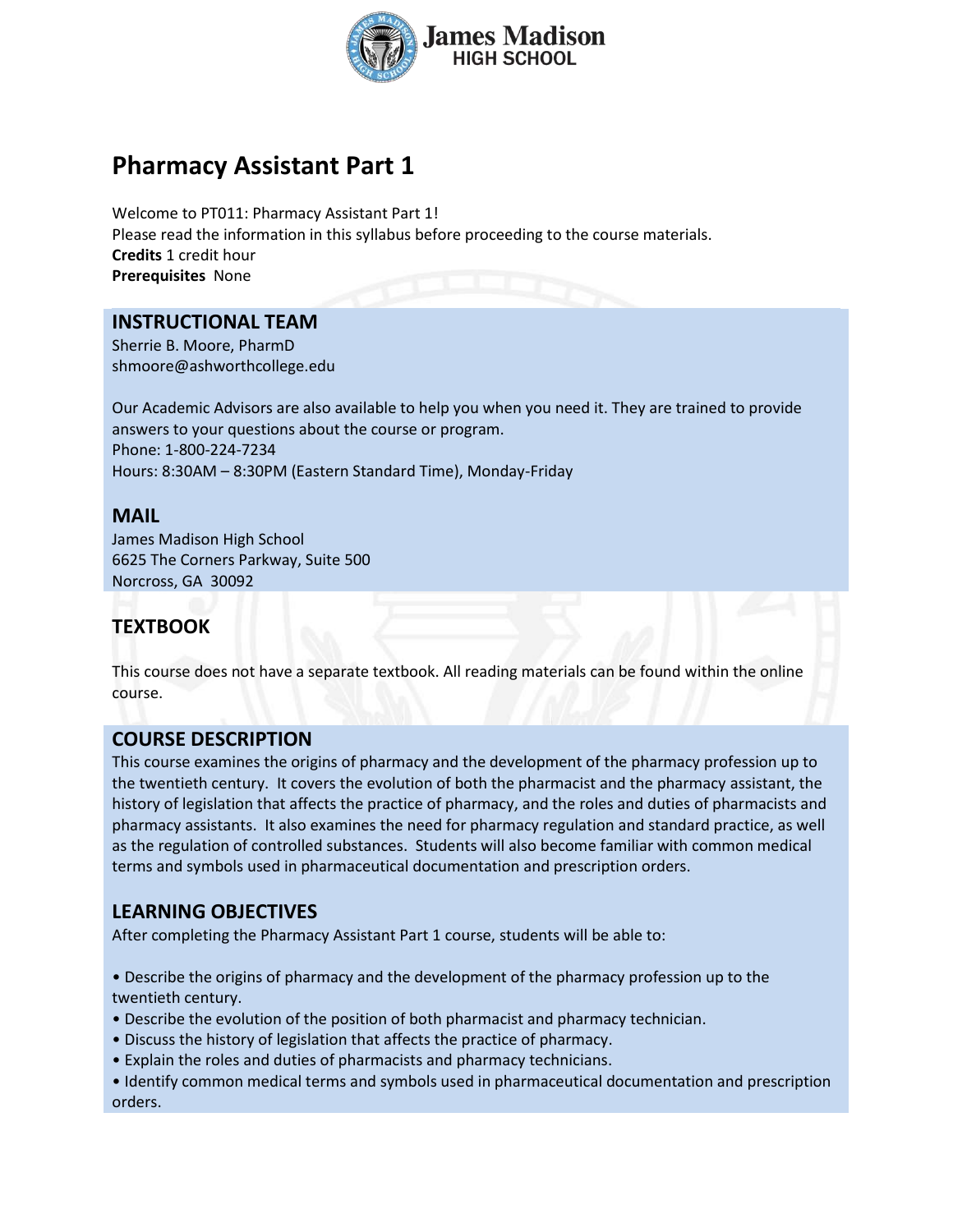

#### • Explain how and why pharmacy regulations were enacted.

| <b>LESSONS</b>                                                                 | <b>TOPICS</b>                                                                                                                                                           |  |
|--------------------------------------------------------------------------------|-------------------------------------------------------------------------------------------------------------------------------------------------------------------------|--|
| Lesson 1: History of                                                           | Evolution of Pharmacy; Modern Pharmacy; Evolution of Pharmacy and                                                                                                       |  |
| Pharmacy                                                                       | <b>Pharmacy Technician Roles</b>                                                                                                                                        |  |
| Lesson 2: Medical and                                                          | Introduction to Medical and Pharmaceutical Terminology; Common Medical                                                                                                  |  |
| Pharmaceutical                                                                 | Word Parts; Body Systems; Drug Classes; Common Medical Abbreviations;                                                                                                   |  |
| <b>Terminology</b>                                                             | <b>Common Pharmaceutical Abbreviations</b>                                                                                                                              |  |
| <b>Lesson 3: Regulatory</b>                                                    | Origins of the Pharmacy Profession; The Need for Professionals; The Evolving                                                                                            |  |
| <b>Law and Professional</b>                                                    | Pharmacist; Becoming a Professional; Pharmacy Regulation; Regulation of                                                                                                 |  |
| <b>Standards</b>                                                               | Controlled Substances; History of the DEA                                                                                                                               |  |
| Lesson 4: Trade                                                                | Chemical Names; Nonproprietary Names; Proprietary Names; Trademark                                                                                                      |  |
| <b>Names and Generic</b>                                                       | Registration and Drug Labeling; Brand Name Confusion; IMS Health Top 200                                                                                                |  |
| <b>Names</b>                                                                   | <b>Drugs</b>                                                                                                                                                            |  |
| <b>Lesson 5: Dosage</b><br><b>Forms and Routes of</b><br><b>Administration</b> | Dosage Forms; Routes of Administration; Oral Route; Inhalation Route;<br>Parenteral Route; Topical Route; Suppository and Insertion Route                               |  |
| Lesson 6:                                                                      | History and Overview of Classification Systems; WHO ATC Main Groups;                                                                                                    |  |
| <b>Pharmacologic Classes</b>                                                   | Chemical Classes; United States Adopted Names (USAN)                                                                                                                    |  |
| Lesson 7: Systems of<br><b>Measurement</b>                                     | Various Systems; Roman Numerals; Fahrenheit and Celsius Temperature;<br>Household Measure; The Metric System; Conversion Between Household and<br><b>Metric Systems</b> |  |
| Lesson 8: Ratios,<br><b>Proportions, Decimals</b><br>and Percents              | Numbers; Ratios; Proportions; Decimals; Percents; Worked Examples                                                                                                       |  |

## **GRADING**

The following point totals correspond to the following grades:

## **POINTS GRADE**

100-90 A 89-80 B 79-70 C<br>65-69 D 65-69 Below 65 F

**James Madison High School allows 2 attempts on exams. If a student is not satisfied with his/her score on the 1st attempt, an exam may be resubmitted. The 2nd attempt is not required as long as the final course average is above 65%. The higher of the 2 attempts will be the score that counts**